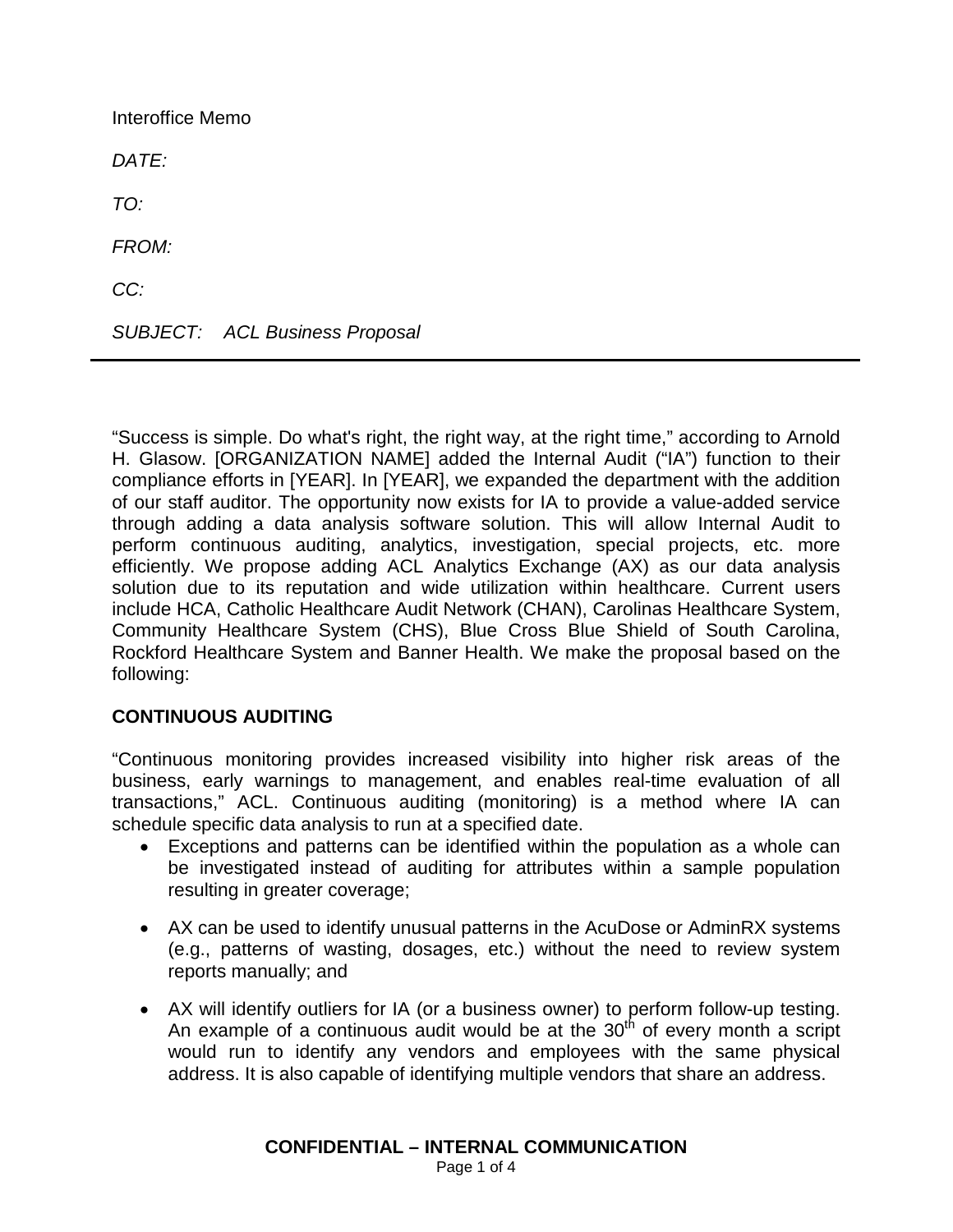# **DATA ANALYSIS**

Internal Audit currently relies on manual processes and Microsoft Office based tools to perform our analysis. The benefits of utilizing AX include:

- o A copy of the data is created ensuring the source data is not compromised;
- o An audit trail is created of what analysis has been performed, the exceptions or outliers identified and the script history so testing can be re-performed in the future without having to create the testing scenario with "raw" data; and
- o The potential for human error is reduced once keying data is removed from the process.
- AX has unlimited capabilities related to data size unlike that Excel has a maximum number of lines that can be entered. AX can analyze the entire Accounts Payable, Payroll System or Accounts Receivable system, etc., without the need to place the information in multiple documents for analysis;
- Exceptions can be reviewed instead of the entire data set. For instance, a script can be created to identify employees with overtime, invalid social security numbers or payments to an employee type over a certain amount;
- AX can be utilized by more departments than audit to perform testing. We have the ability to add licenses as other departments find the analysis capability useful. Potential future users include:
	- o Decision Support might find AX useful to analyze large data sets that exists in multiple systems;
	- o HR might find AX useful to ensure documentation is complete;
	- o AX could be useful in reviewing the charge master for completeness and accuracy;
	- o Lab might find AX useful in performing daily reconciliations between systems.
- HCA utilizes AX to identify overpayments to vendors including those related to maintenance charges, missed discounts or preferred rates, etc.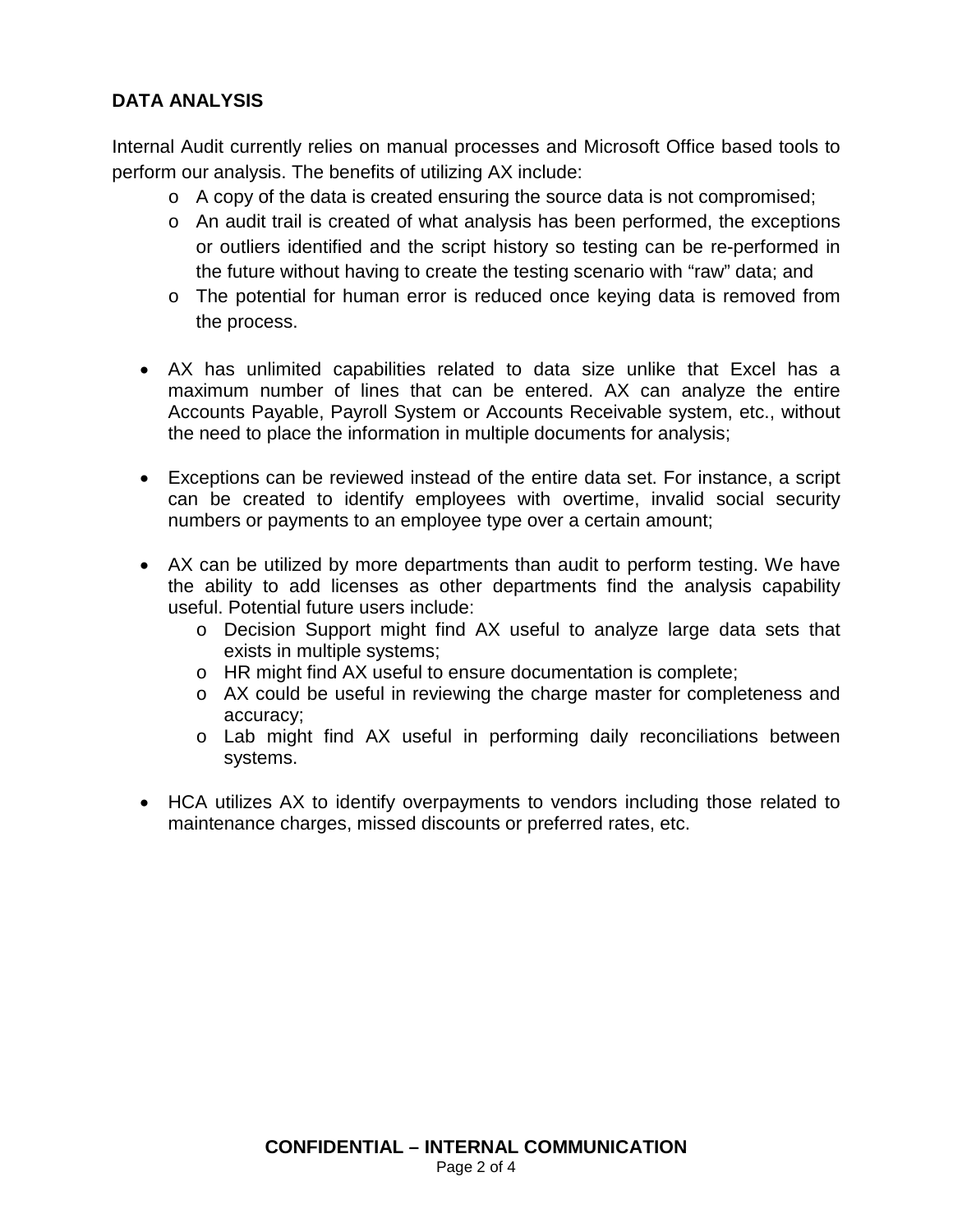# **CHARGE CAPTURING**

CHAN also utilizes ACL data analysis software to enable the auditors to investigate patient accounts, identify missing charges, and help departments plug leaks in their charge capture process.

- AX can be scripted to identify drugs administered in AdminRX to AcuDose to help ensure there is a related charge on the correct patient;
- AX can be scripted to identify charges "dropped" in the ECC, Laboratory, Pharmacy, etc. due to the inability of STAR to "cross-walk" data from someone being on outpatient to inpatient status if the treatment started on one day and continued to the next. (For example, if someone seeks treatment in our ECC at 10 PM and the physician admits the patient to an in-patient status at 2 AM, all of the charges prior to the admit time will be dropped because the treatment dates do not match.);
- AX can be used to identify potential over and under payments based on a specific criteria without having to manually intervene to collect the data;
- AX can be used to identify a specific DRG or charges that could indicate unbundling; and
- AX can work across multiple systems. This ability to perform analysis across multiple systems results in the enhanced ability to identify dropped charges, variances or exceptions.

### **EXCLUDED PROVIDERS**

"…Hospitals participating in the Medicare program are precluded from working with employees, physicians, or vendors that have been sanctioned", CHAN. Healthcare auditors are utilizing ACL software to review data and quickly identify any transactions conducted with sanctioned professionals. The benefits to [ORGANIZATION NAME] are:

- We can move this review to an internal process instead of paying an outside vendor to provide an annual review;
- We can perform the analysis more frequently without an increase in cost; and
- We can provide the original data sources and analysis history utilizing ACL software.